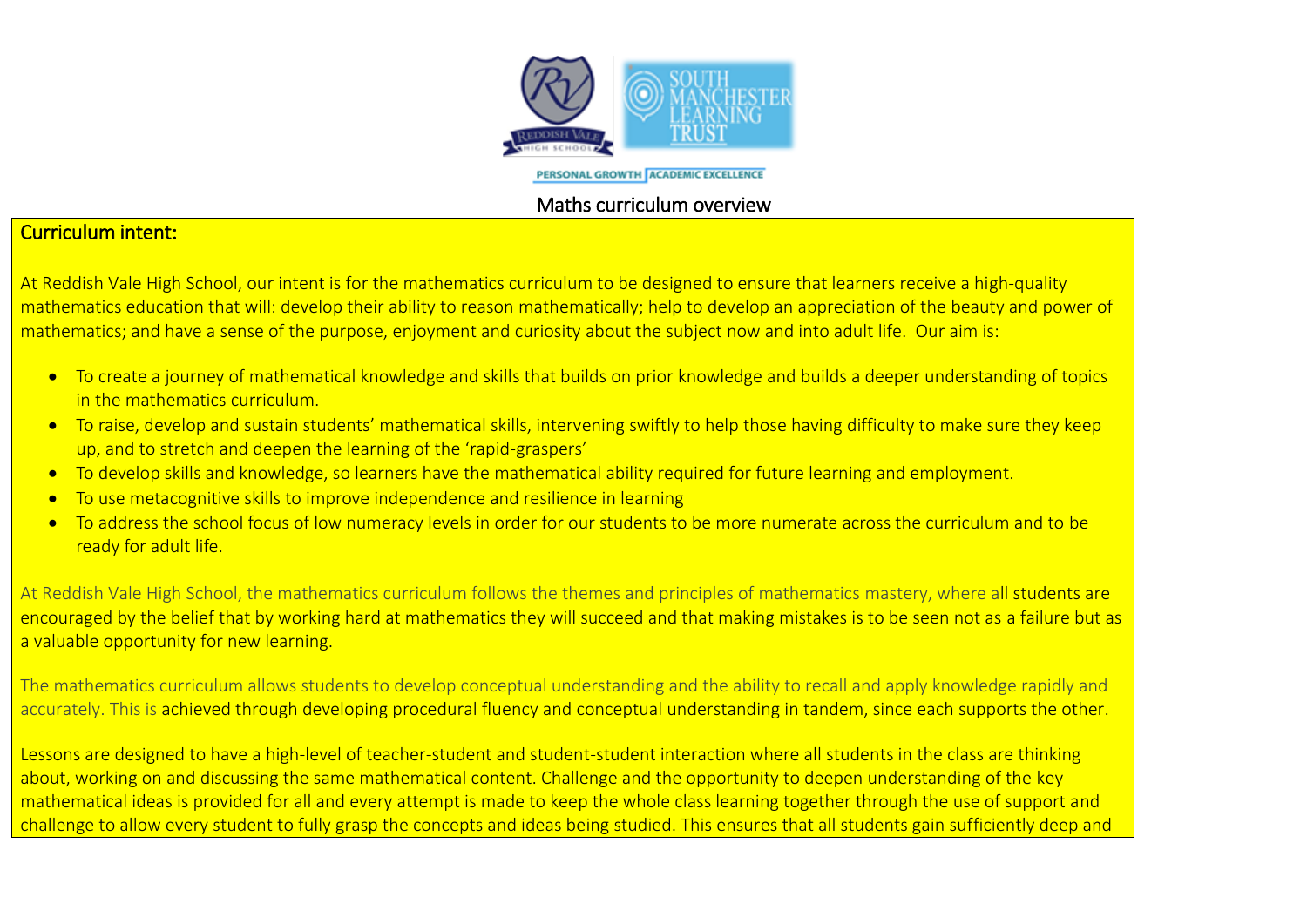secure understanding of the mathematics to form the foundation of future learning before moving to the next part of the curriculum sequence.

Students who grasp concepts rapidly will be challenged through being offered rich and sophisticated problems before any acceleration through new content. Those who are not sufficiently fluent with earlier material will consolidate their understanding, including through additional practice, before moving on.

At Reddish Vale High School, you will see:

- Knowledge and skills are built through a sequencial mathematics mastery curriculum over five years.
- New concepts are taught through a mix of concrete, pictorial and abstract examples
- Metacognition strategies are used throughout the curriculum through interleaving of the maths mastery and the skills across each topic area. It is also addressed through retrieval practice 'Do Now' starters and 'MAD' time lessons allocated every 2/3 weeks to ensure learners can fluently recall facts.
- There is less teaching and more learning in lessons whole class interactive teaching, a slower pace in lessons with a clear focus for learning (one small step at a time), with more time spent on one idea
- Lessons have a clear structure with learners being given the opportunity to use their mathematical knowledge skills and language to recap prior learning. Teachers then develop new learning through discussions, demonstration and practical activities as appropriate. Learners apply their skills independently. The plenary provides opportunities for learners to verbalise their new learning and demonstrate they have understood
- Learners are not left behind or insufficiently challenged all learners are enabled to keep up during lessons and intervention given where appropriate ensures no-one falls behind. Those who are able to are encouraged to go deeper (lesson structure enables learners needing support or additional challenge to be identified and supported in the lesson and misconceptions can be rapidly addressed)
- Real life applications are given wherever possible to make learning relevant and not always abstract; mathematics is taught with a purpose.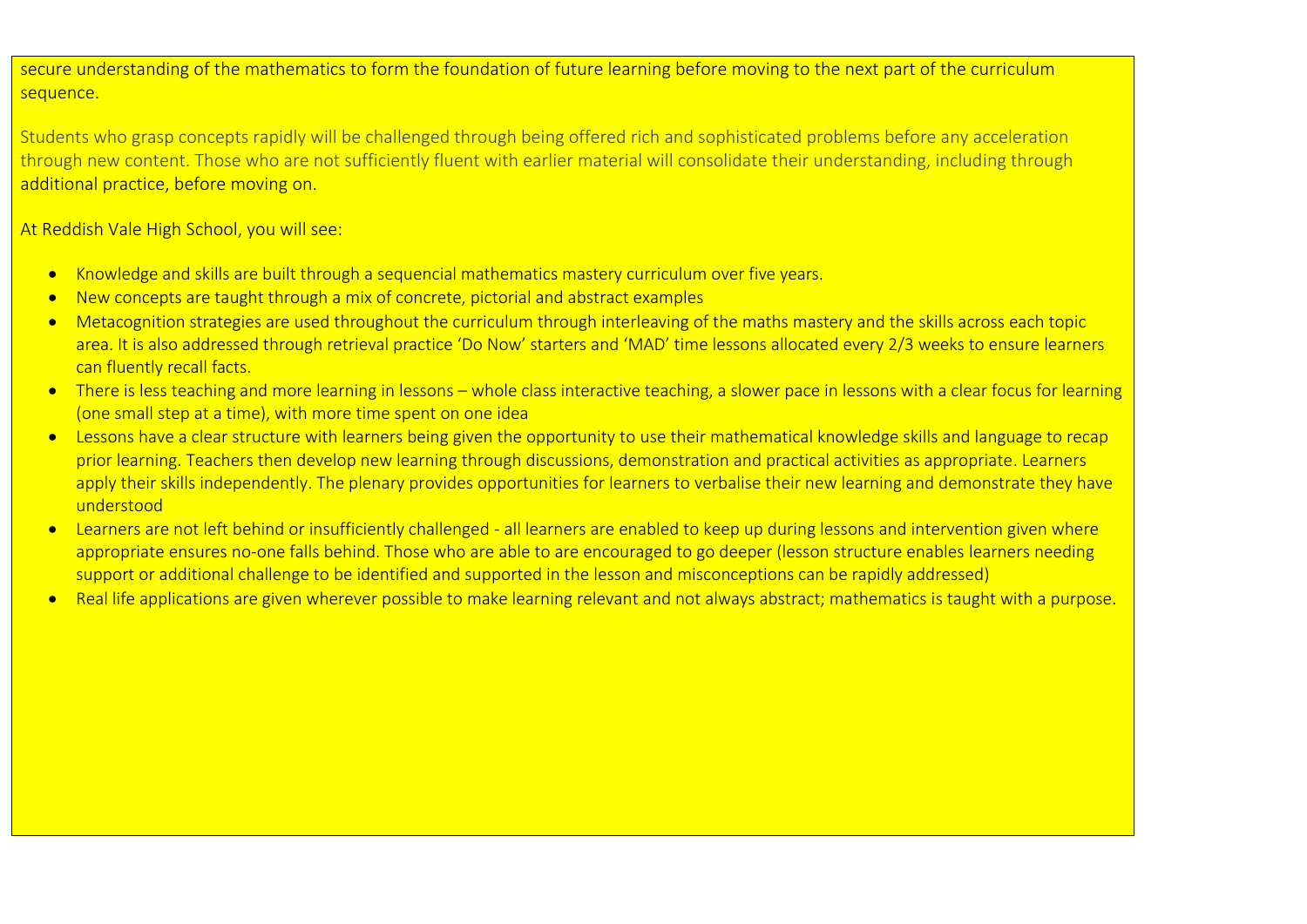|                   | <b>Autumn Term</b>                                                  |                                              | <b>Spring Term</b>                                                           |                                                                                                                                 | Summer term                                                             |                                                                        |
|-------------------|---------------------------------------------------------------------|----------------------------------------------|------------------------------------------------------------------------------|---------------------------------------------------------------------------------------------------------------------------------|-------------------------------------------------------------------------|------------------------------------------------------------------------|
|                   | Understanding<br>magnitude                                          | Understanding<br>abstraction                 | The four operations and<br>the properties of number                          | The four operations and the<br>properties of number                                                                             | Understanding proportion -<br>Fractions                                 | Understanding<br>proportion - Fractions                                |
|                   | Understanding place<br>value                                        | Substituting into<br>algebraic formulae      | Properties of number<br>(multiples, factors, primes,<br>squares)             | Division and subtraction of<br>integer and decimal numbers<br>and the links between division,<br>subtraction and the properties | Understanding the nature of<br>proportion<br>Understanding fractions as | Understanding<br>addition and<br>subtraction of<br>fractions and mixed |
|                   | Comparing the<br>magnitude of positive                              | Solving, forming and<br>rearranging one-step | Using the rules of BIDMAS                                                    | of number                                                                                                                       | parts of an amount, as<br>division and as locations on                  | numbers                                                                |
|                   | real numbers                                                        | equations                                    | Addition and subtraction<br>of integer and decimal                           | Formal and informal methods<br>of calculation for division                                                                      | a number line                                                           | Recognising and<br>understanding                                       |
|                   | Multiplication and<br>division by powers of                         | Using standard scientific<br>formulae        | numbers and the links<br>between addition,<br>subtraction and the            | Division and multiplication of<br>integer and decimal numbers                                                                   | Understanding fractional<br>equivalence                                 | reciprocals<br>Understanding                                           |
|                   | ten<br>Rounding numbers                                             | Understanding<br>magnitude                   | properties of number                                                         | and the links between division,<br>multiplication and the                                                                       | Comparing the magnitude of<br>fractions                                 | multiplication and<br>division of proper                               |
|                   | Approximating<br>calculations using<br>rounding                     | Understanding negative<br>numbers            | Using formal and informal<br>methods for addition and<br>subtraction         | properties of number                                                                                                            | Finding a fraction of an<br>amount                                      | fractions, improper<br>fractions and mixed<br>numbers                  |
|                   | Understanding the<br>limits of accuracy                             | Understanding and using<br>directed numbers  | Multiplication, and its links<br>to addition and the<br>properties of number |                                                                                                                                 |                                                                         |                                                                        |
|                   | Understanding<br>abstraction                                        |                                              | Formal and informal<br>methods of calculation for<br>multiplication          |                                                                                                                                 |                                                                         |                                                                        |
|                   | An introduction to the<br>language and<br>conventions of<br>algebra |                                              |                                                                              |                                                                                                                                 |                                                                         |                                                                        |
| Year <sub>7</sub> | Simplifying<br>expressions by<br>collecting like terms              |                                              |                                                                              |                                                                                                                                 |                                                                         |                                                                        |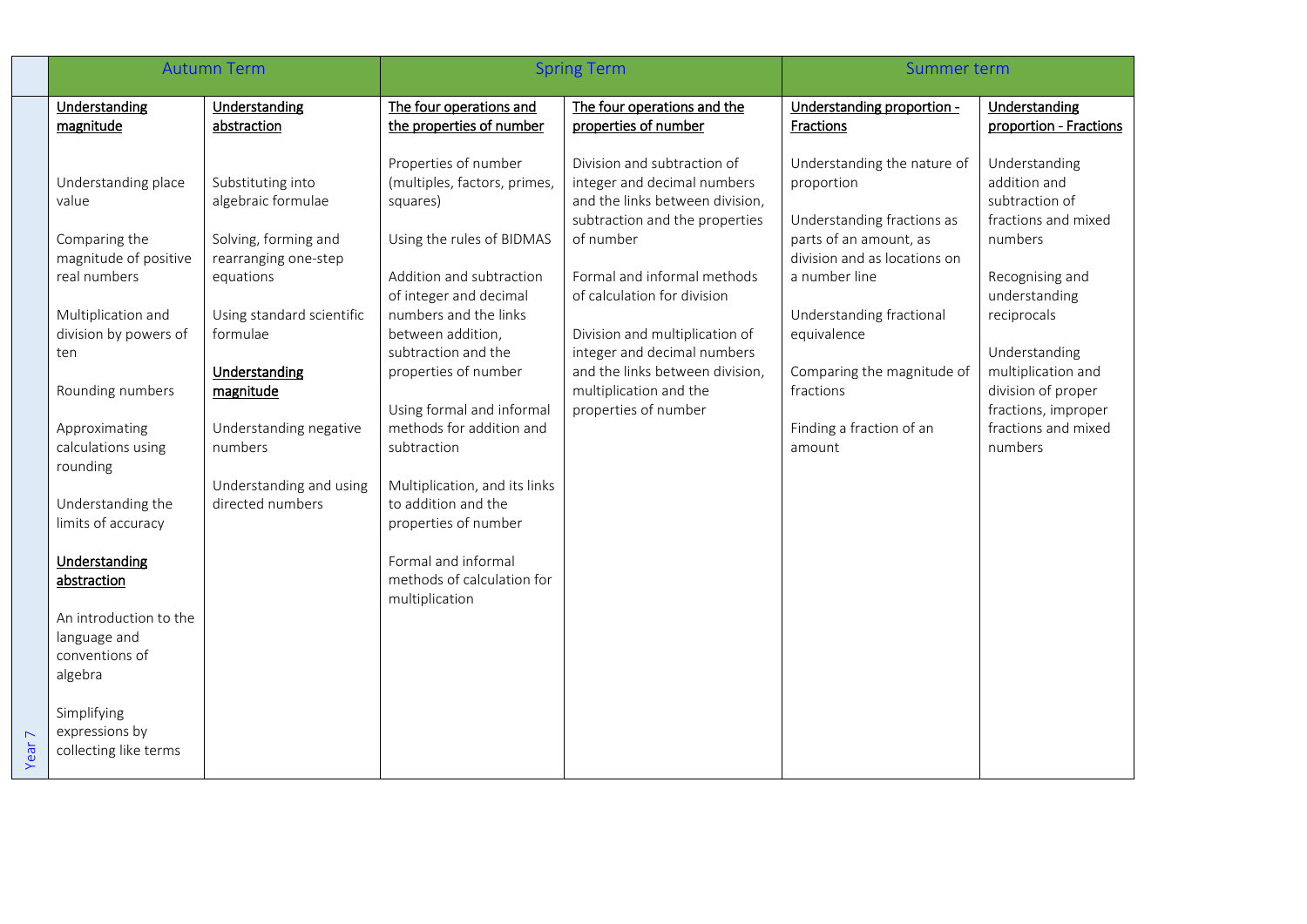|        | <b>Autumn Term</b>    |                            | <b>Spring Term</b>                               |                                 | <b>Summer term</b>            |                                         |
|--------|-----------------------|----------------------------|--------------------------------------------------|---------------------------------|-------------------------------|-----------------------------------------|
|        | Understanding         | Understanding              | Further uses of algebra                          | Further uses of algebra         | Graphing                      | Graphing                                |
|        | proportion - Ratio    | proportion - Percentage    |                                                  |                                 |                               |                                         |
|        |                       |                            | Simplify expressions                             | Solving simultaneous equations  | Drawing axes                  | Identifying<br>parallel                 |
|        | Recap the definition  | Recap the definition of    | involving the use of index                       |                                 |                               | lines<br>and                            |
|        | of proportion         | proportion                 | laws                                             | Solving quadratic equations     | Plotting co-ordinates in all  | perpendicular<br>lines                  |
|        |                       |                            |                                                  |                                 | quadrants                     | from their graphs and                   |
|        | Recap the concept of  | An introduction            | Multiplying single terms                         | Solving inequalities            |                               | their equations.                        |
|        | fractions as equality | percentage through its     | over a bracket                                   |                                 | Solving geometric problems    |                                         |
|        | of parts              | relationship with fraction |                                                  | Understand the definition of,   | involving coordinates         | Plotting<br>and                         |
|        |                       |                            | Expanding the product of                         | and be able to recognise, types |                               | understanding                           |
|        | An introduction to    | Understanding the          | two (or more) binomials                          | of sequences                    | Interpreting real life graphs | quadratic graphs                        |
|        | ratio through its     | relationship between       |                                                  |                                 |                               |                                         |
|        | relationship to       | percentage, fraction and   | Factorising quadratic                            | Using the nth term of           | Understanding functions as    | <b>Using</b><br>quadratic               |
|        | fractions.            | ratio                      | expressions                                      | sequences, finding the nth term | input and output              | to<br>graphs<br>solve                   |
|        |                       |                            |                                                  | of sequences, and problem       |                               | equations                               |
|        | Understanding         | Finding percentages of     | Solving equations with<br>unknowns on both sides | solving with sequences          | Drawing linear graphs         |                                         |
|        | equivalence of ratios | amounts                    |                                                  |                                 |                               | Plotting<br>cubic,                      |
|        | Understand and use    | Solving problems           | (including where brackets<br>are involved)       |                                 | Understanding gradient        | exponential<br>and<br>reciprocal graphs |
|        | ratio in a variety of | involving percentages,     |                                                  |                                 |                               |                                         |
|        | circumstances         | including percentage       |                                                  |                                 |                               |                                         |
|        | including sharing and | change and original value  |                                                  |                                 |                               |                                         |
|        | problem solving.      | problems                   |                                                  |                                 |                               |                                         |
|        |                       |                            |                                                  |                                 |                               |                                         |
|        | Understand the link   | Understanding how to       |                                                  |                                 |                               |                                         |
|        | between ratio and     | convert between            |                                                  |                                 |                               |                                         |
| Year 8 | linear functions.     | fractions, decimals and    |                                                  |                                 |                               |                                         |
|        |                       | percentages                |                                                  |                                 |                               |                                         |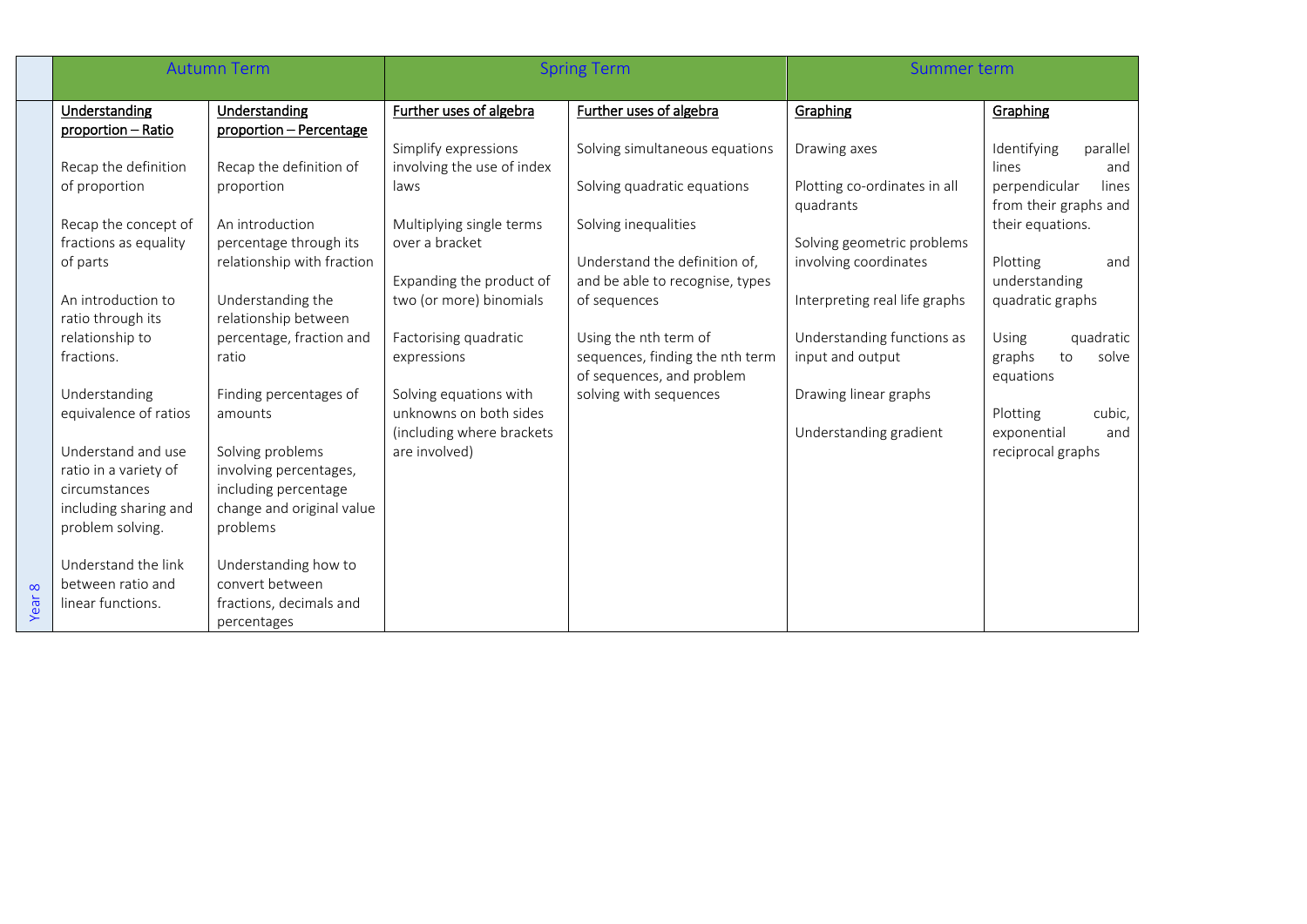|                  | <b>Autumn Term</b>                                                                                                                                                                                                                                                                                                                                     |                                                                                                                                                                                                                                                                                                                                                                                                                                                                                                                                                                                                             | <b>Spring Term</b>                                                                                                                                                                                                                                                                                                                                                                                                                     |                                                                                                                                                                                                                                                                                                                                                                                                                             | Summer term                                                                                                                                                                                                                                                                                                 |                                                                                                                                                                                                                       |
|------------------|--------------------------------------------------------------------------------------------------------------------------------------------------------------------------------------------------------------------------------------------------------------------------------------------------------------------------------------------------------|-------------------------------------------------------------------------------------------------------------------------------------------------------------------------------------------------------------------------------------------------------------------------------------------------------------------------------------------------------------------------------------------------------------------------------------------------------------------------------------------------------------------------------------------------------------------------------------------------------------|----------------------------------------------------------------------------------------------------------------------------------------------------------------------------------------------------------------------------------------------------------------------------------------------------------------------------------------------------------------------------------------------------------------------------------------|-----------------------------------------------------------------------------------------------------------------------------------------------------------------------------------------------------------------------------------------------------------------------------------------------------------------------------------------------------------------------------------------------------------------------------|-------------------------------------------------------------------------------------------------------------------------------------------------------------------------------------------------------------------------------------------------------------------------------------------------------------|-----------------------------------------------------------------------------------------------------------------------------------------------------------------------------------------------------------------------|
|                  | Understanding data                                                                                                                                                                                                                                                                                                                                     | Understanding data                                                                                                                                                                                                                                                                                                                                                                                                                                                                                                                                                                                          | Understanding probability                                                                                                                                                                                                                                                                                                                                                                                                              | Understanding standard form                                                                                                                                                                                                                                                                                                                                                                                                 | Geometry 2                                                                                                                                                                                                                                                                                                  | Geometry 3                                                                                                                                                                                                            |
| $\sigma$<br>Year | Understanding key<br>terms related to data<br>and data handling.<br>Understanding and<br>using measures of<br>spread and central<br>tendency and their<br>utility, and using<br>these to compare<br>samples or<br>populations.<br>Understanding<br>grouped data, and<br>using measures of<br>central tendency and<br>spread to compare<br>populations. | Constructing and<br>interpreting pie charts,<br>bar charts and<br>histograms.<br>Constructing and<br>interpreting scatter<br>graphs.<br>Understanding the<br>dangers of extrapolation.<br>Understanding the<br>difference between<br>correlation and<br>causation.<br>Understanding the ways<br>in which data can be<br>used to inform and to<br>manipulate.<br>Avoiding the dangers of<br>being manipulated by<br>statistics.<br>Understanding<br>probability<br>Understanding the<br>nature of prediction<br>Understanding the<br>nature of likelihood.<br>Knowing how to put<br>probabilities on a scale | Utilising fractions,<br>decimals and percentages<br>as measures of likelihood.<br>Using sampling in order to<br>make predictions.<br>Understanding,<br>constructing and using<br>sample space diagrams<br>Understanding,<br>constructing and using<br>Venn diagrams<br>Understanding,<br>constructing and using<br>two-way tables (and their<br>links to Venn diagrams.)<br>Understanding,<br>constructing and using<br>tree diagrams. | Understanding how to write<br>numbers in and out of standard<br>form, and performing<br>calculations in standard form<br>Geometry 1<br>Standard units and unit<br>conversions.<br>The concept of parallel and<br>perpendicular lines.<br>Understanding angles, and<br>measuring angles.<br>Angles in polygons, including<br>the categorisation of shapes<br>using angle properties.<br>Understanding and using<br>bearings. | Understanding the nature of<br>the 1st, 2nd and 3rd<br>dimensions.<br>Understanding and<br>calculating 1d and 2d<br>measures - perimeter,<br>circumference, area<br>Drawing and interpreting<br>plans and elevations of 3d<br>shapes<br>Understanding and<br>calculating in 3d - surface<br>area and volume | Understanding and<br>using standard<br>procedures in right<br>angle triangles.<br>Understanding and<br>using scale factor<br>Drawing, and solving<br>problems with,<br>standard<br>constructions<br>(including loci.) |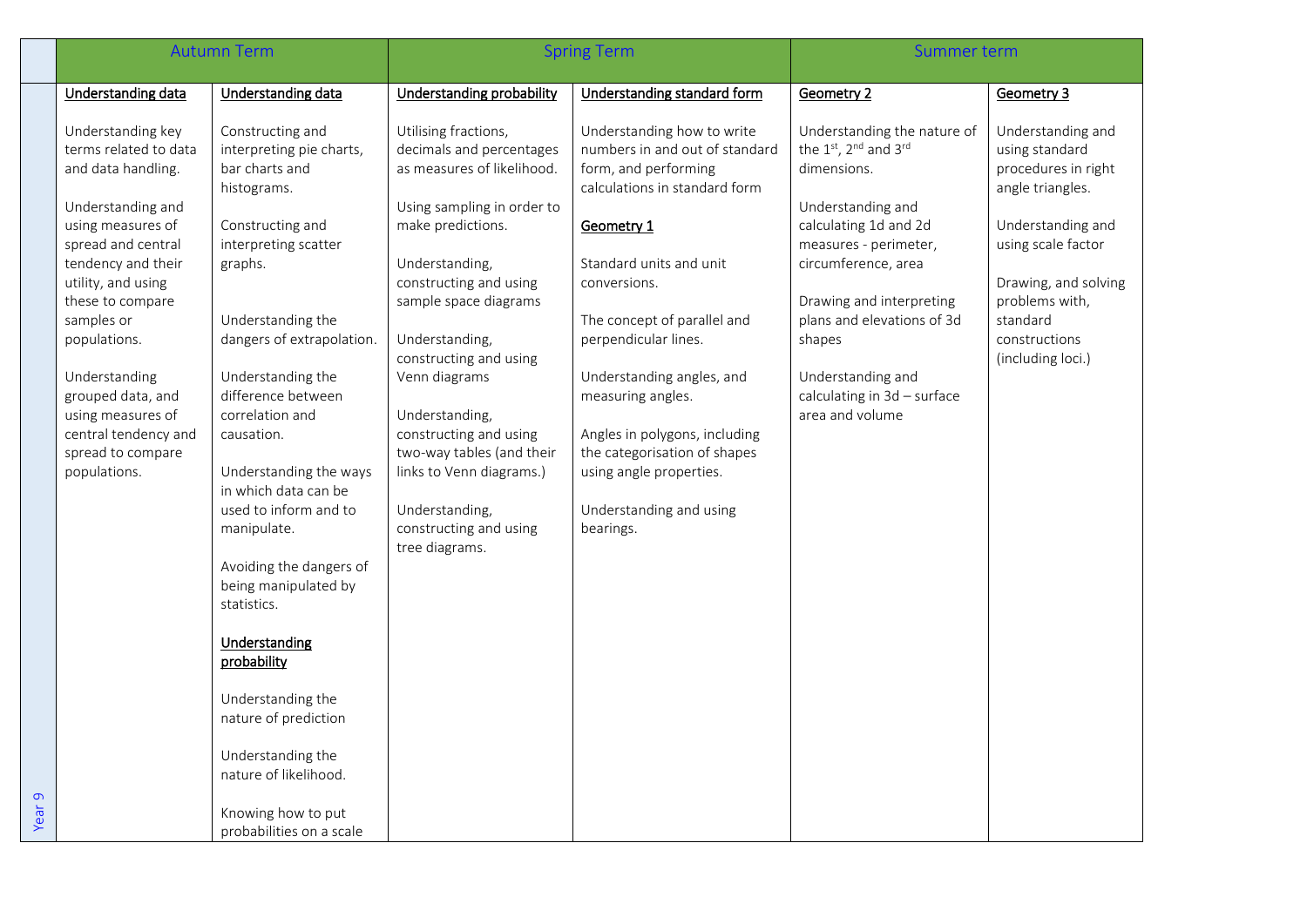| <b>Autumn Term</b>                                                                                                                                                                                                                                                                                                                                                                                                                                                                                                                                                                                                                      |                                                                                                                                                                                                                                                                                                                                                                                                                                                                                                                                                                                                                                                                                   | <b>Spring Term</b>                                                                                                                                                                                                                                                                                                                                                                                                                                                                                                                                                                                                                 |                                                                                                                                                                                                                                                                                                                                                                                                                                                                                                                                                                                                                                                                                  | Summer term                                                                                                                                                                                                                                                                                                                                                                                                                                                                                                                      |                                                                                                                                                           |
|-----------------------------------------------------------------------------------------------------------------------------------------------------------------------------------------------------------------------------------------------------------------------------------------------------------------------------------------------------------------------------------------------------------------------------------------------------------------------------------------------------------------------------------------------------------------------------------------------------------------------------------------|-----------------------------------------------------------------------------------------------------------------------------------------------------------------------------------------------------------------------------------------------------------------------------------------------------------------------------------------------------------------------------------------------------------------------------------------------------------------------------------------------------------------------------------------------------------------------------------------------------------------------------------------------------------------------------------|------------------------------------------------------------------------------------------------------------------------------------------------------------------------------------------------------------------------------------------------------------------------------------------------------------------------------------------------------------------------------------------------------------------------------------------------------------------------------------------------------------------------------------------------------------------------------------------------------------------------------------|----------------------------------------------------------------------------------------------------------------------------------------------------------------------------------------------------------------------------------------------------------------------------------------------------------------------------------------------------------------------------------------------------------------------------------------------------------------------------------------------------------------------------------------------------------------------------------------------------------------------------------------------------------------------------------|----------------------------------------------------------------------------------------------------------------------------------------------------------------------------------------------------------------------------------------------------------------------------------------------------------------------------------------------------------------------------------------------------------------------------------------------------------------------------------------------------------------------------------|-----------------------------------------------------------------------------------------------------------------------------------------------------------|
| Number<br>Ordering and place<br>value.<br>Rounding and<br>estimating.<br>4 operations including<br>negative numbers.<br>Calculations and<br>problem solving with<br>fractions and<br>decimals.<br>Order and inverse<br>operations.<br>Factors, multiples and<br>primes, including HCF,<br>LCM and prime<br>factorisation.<br>Algebra - types,<br>simplify and graphs<br>Identify different<br>types of algebra.<br>Collect like terms.<br>Expand and factorise<br>brackets.<br>Index laws<br>Substitution.<br>Plot straight line<br>graphs.<br>Understand gradients<br>and intercepts<br>including parallel and<br>perpendicular lines. | Number<br>Powers and roots.<br>Standard form.<br>Ratio and proportion -<br>Percentages<br>Percentage of amount.<br>Percentage change.<br>Reverse percentages.<br>Financial problems.<br>Compare fractions,<br>decimals and<br>percentages.<br>Interpret growth and<br>decay.<br>Algebra - Sequences<br>nth term.<br>Special sequences.<br>Recognise quadratic and<br>geometric sequences.<br><b>Statistics</b><br>Types of data, collecting<br>data and sampling.<br>Draw and analysis tables,<br>charts and graphs<br>Two way tables.<br>Pictograms.<br>Line graphs.<br>Bar charts, including<br>comparative and<br>composite.<br>Pie charts.<br>Time series.<br>Scatter graphs. | <b>Ratio and Proportion</b><br>Use and convert metric<br>measures.<br>Scale factors and maps.<br>Including length, area and<br>volume.<br>Compound measures.<br>Simplify and divide by a<br>ratio.<br>Ratio to fractions and<br>linear functions.<br>Proportion problem<br>solving eg; conversion,<br>scaling, mixing etc<br>Algebra - expressions,<br>graphs, solving and<br>inequalities<br>Change the subject.<br>Mapping<br>Recognise, sketch and<br>interpret linear, quadratic,<br>cubic, reciprocal and real<br>life graphs.<br>Solve linear equations and<br>inequalities.<br>Represent an inequality on<br>a number line. | <b>Statistics</b><br>Find and compare averages<br>including from a table.<br><b>Theoretical probability</b><br>Use correct probability terms.<br>Use the probability scale 0-1.<br>Understand mutually exclusive<br>events equal 1.<br><b>Experimental probability</b><br>Record frequency of outcomes.<br>Analysis probability of<br>experiments using tables and<br>frequency trees.<br>Calculate expected outcomes.<br>Sets and diagrams<br>Use tables, grids and Venn<br>diagrams to organise data.<br>Sample space diagrams.<br>Use tree diagrams, two way<br>tables and Venn diagrams from<br>independent and dependent<br>events as well as conditional<br>probabilities. | Geometry<br>Shape properties<br>Geometrical terms.<br>Draw and describe 2d<br>shapes, using the correct<br>property descriptions and<br>notation. As well as parts of<br>a circle.<br>Transformations.<br>Co-ordinates problem<br>solving.<br>Properties of 3d shapes<br>including nets.<br>Plans and elevations.<br>Angles<br>Sum at a point, straight line,<br>triangle and quadrilateral.<br>Angles in parallel lines.<br>Interior and exterior angles<br>in a regular polygon.<br>Sum of interior angles.<br><b>Bearings</b> | Geometry<br>Transformations.<br>Perimeter and area of<br>2d shapes including a<br>circle and parts of a<br>circle.<br>Surface area of a<br>cube & cuboid. |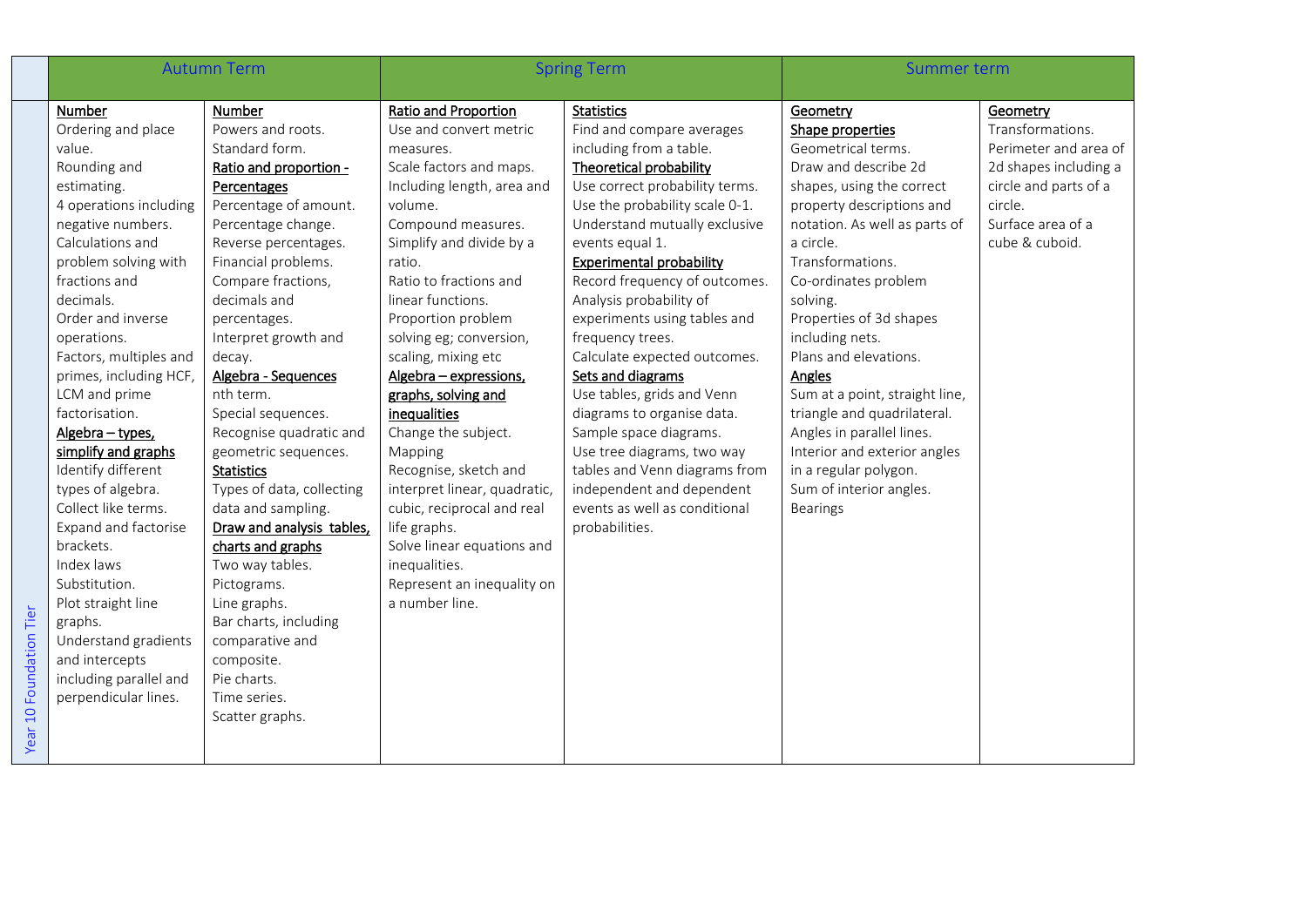|                     |                        | <b>Autumn Term</b>        |                             | <b>Spring Term</b>               |                              | Summer term            |  |
|---------------------|------------------------|---------------------------|-----------------------------|----------------------------------|------------------------------|------------------------|--|
|                     | Number                 | Number                    | <b>Ratio and Proportion</b> | Number                           | Algebra - Expressions        | Algebra - Solving      |  |
|                     | Ordering and 4         | Powers and roots.         | Use and convert metric      | Simplify surds and rationalise   | Expand and factorise         | Solve simultaneous     |  |
|                     | operations of          | Fractional indices.       | measures.                   | the denominator.                 | binomials, including the     | equations              |  |
|                     | fractions.             | Standard form.            | Scale factors and maps.     | <b>Statistics</b>                | difference of two squares.   | algebraically and      |  |
|                     | Rounding and           | Ratio and proportion -    | Including length, area and  | Calculate and compare            | Construct algebraic proofs.  | graphically, including |  |
|                     | estimating.            | Percentages               | volume.                     | averages including from a table. | Inverse and composite        | quadratics.            |  |
|                     | Bounds and error       | Percentage of amount.     | Compound measures.          | Quartiles and interquartile      | functions.                   | Geometry               |  |
|                     | intervals.             | Percentage change.        | Simplify and divide by a    | range.                           | Graphs                       | Pythagoras.            |  |
|                     | Product rule for       | Reverse percentages.      | ratio.                      | Box plots and cumulative         | Recognise, sketch and        | Trigonometry of right  |  |
|                     | counting.              | Financial problems.       | Ratio to fractions and      | frequency.                       | interpret linear, quadratic, | angled triangles.      |  |
|                     | 4 operations including | Compare fractions,        | linear functions.           | <b>Theoretical probability</b>   | cubic, reciprocal, and       | 2D and 3D              |  |
|                     | negative numbers.      | decimals and              | Proportion problem          | Use correct probability terms.   | exponential graphs.          | Know the exact         |  |
|                     | Calculations and       | percentages.              | solving e.g.; conversion,   | Use the probability scale 0-1.   | Equation of a circle and     | values of sin, cos and |  |
|                     | problem solving with   | Interpret growth and      | scaling, mixing etc.        | Understand mutually exclusive    | tangent to a circle.         | tan.                   |  |
|                     | fractions and          | decay.                    | Direct and inverse          | events equal 1.                  | Solving                      | Sine rule.             |  |
|                     | decimals.              | <b>Statistics</b>         | proportion.                 | <b>Experimental probability</b>  | Solve quadratics.            | Cosine rule.           |  |
|                     | Converting recurring   | Types of data, collecting | Algebra - expressions,      | Record frequency of outcomes.    | Iterative process.           | $\frac{1}{2}$ absinc.  |  |
|                     | decimals.              | data and sampling.        | graphs, solving and         | Analysis probability of          | inequalities                 | Bearings.              |  |
|                     | Order and inverse      | Draw and analysis tables, | inequalities                | experiments using tables and     | Solve inequalities.          |                        |  |
|                     | operations.            | charts and graphs         | Change the subject.         | frequency trees.                 | Represent an inequality on a |                        |  |
|                     | Factors, multiples and | Two way tables.           | Construct and solve linear  | Calculate expected outcomes.     | number line, using set       |                        |  |
|                     | primes, including HCF, | Pictograms.               | equations and               | Sets and diagrams                | notation and on a graph.     |                        |  |
|                     | LCM and prime          | Line graphs.              | inequalities.               | Use tables, grids and Venn       | Geometry - transformations   |                        |  |
|                     | factorisation.         | Bar charts, including     | Represent an inequality on  | diagrams to organise data.       | and Vectors                  |                        |  |
|                     | Algebra - types,       | comparative and           | a number line.              | Sample space diagrams.           | Draw and describe single     |                        |  |
|                     | simplify and graphs    | composite.                | Solve inequalities with 2   | Use tree diagrams, two way       | and connected                |                        |  |
|                     | Identify different     | Pie charts.               | variables including set     | tables and Venn diagrams from    | transformations including    |                        |  |
|                     | types of algebra.      | Time series.              | notation and on a graph.    | independent and dependent        | negative and fractional      |                        |  |
|                     | Collect like terms.    | Scatter graphs.           | Calculate with Surds.       | events as well as conditional    | enlargements.                |                        |  |
|                     | Expand and factorise   | Histograms.               |                             | probabilities.                   | Calculate vectors and use a  |                        |  |
|                     | brackets.              |                           |                             | Geometry - circles               | Scaler vectors. Including    |                        |  |
|                     | Index laws             |                           |                             | Understand parts of a circle.    | proofs.                      |                        |  |
|                     | Substitution.          |                           |                             | Use and Proof Circle theorems.   |                              |                        |  |
| Year 10 Higher Tier | Plot straight line     |                           |                             |                                  |                              |                        |  |
|                     | graphs.                |                           |                             |                                  |                              |                        |  |
|                     | Understand gradients   |                           |                             |                                  |                              |                        |  |
|                     | and intercepts         |                           |                             |                                  |                              |                        |  |
|                     | including parallel and |                           |                             |                                  |                              |                        |  |
|                     | perpendicular lines.   |                           |                             |                                  |                              |                        |  |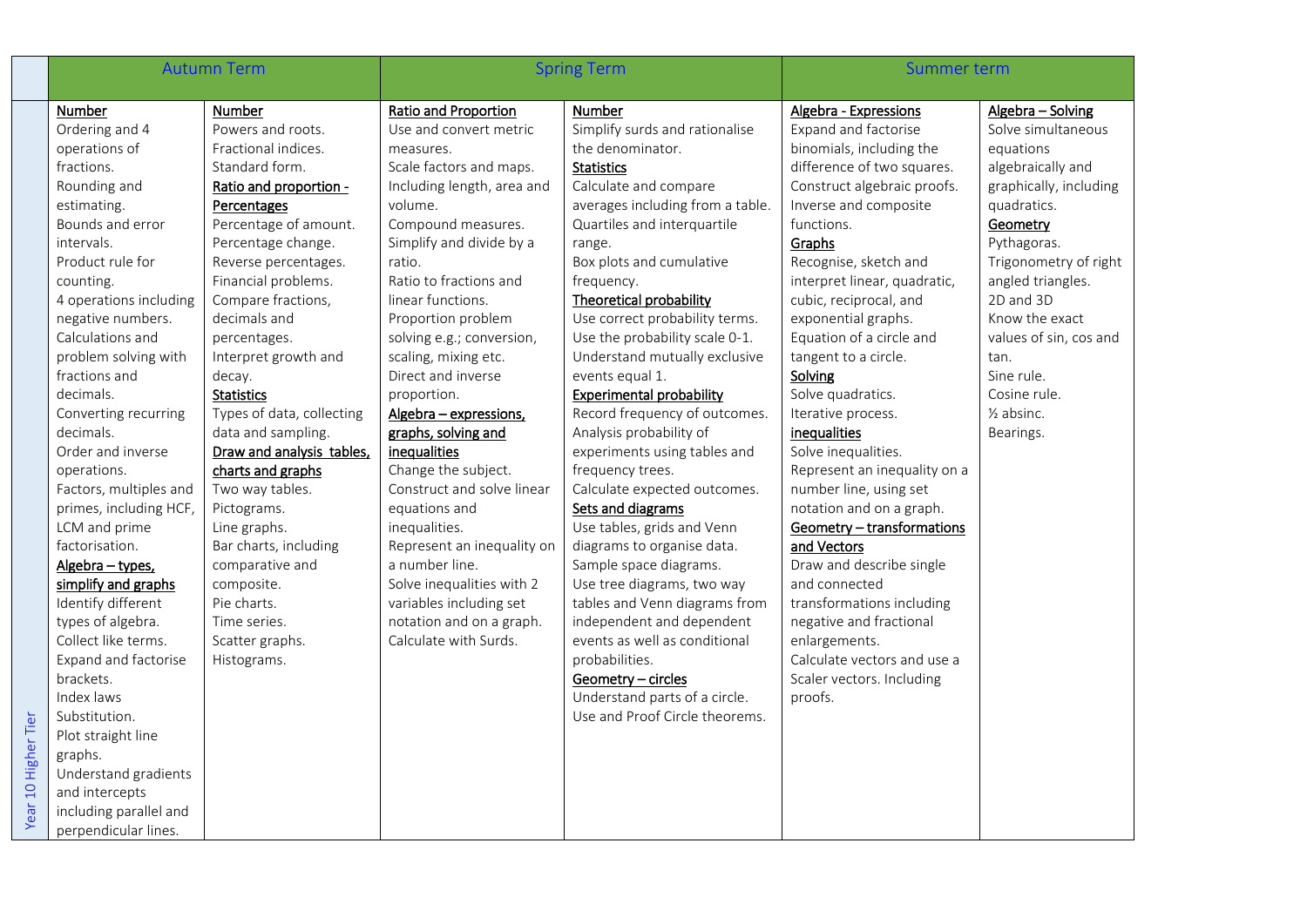|                                     | <b>Autumn Term</b>                                                                                                                                                                                                                                                                                                |                                                                                           | <b>Spring Term</b>                                            |                                                            | Summer term                                                    |                                                                  |
|-------------------------------------|-------------------------------------------------------------------------------------------------------------------------------------------------------------------------------------------------------------------------------------------------------------------------------------------------------------------|-------------------------------------------------------------------------------------------|---------------------------------------------------------------|------------------------------------------------------------|----------------------------------------------------------------|------------------------------------------------------------------|
| Tier<br>Foundation<br>$\Xi$<br>Year | Expressions<br>Expand and factorise<br>binomials, including<br>the difference of two<br>squares.<br>Geometry<br>Congruency proof<br>Volume of a cuboid<br>Volume and surface<br>area of a cylinder,<br>prism, pyramid and<br>sphere.<br>Area of composite<br>shapes, including<br>circles and problem<br>solving. | Pythagoras.<br>Trigonometry in right<br>angle triangles.<br>Revision for November<br>mock | Topics covered based on<br>RAG analysis of the first<br>mock. | Topics covered based on RAG<br>analysis of the first mock. | Topics covered based on<br>RAG analysis of the second<br>mock. | <b>GCSE</b><br>Paper 1 non-<br>calculator<br>Paper 2 and Paper 3 |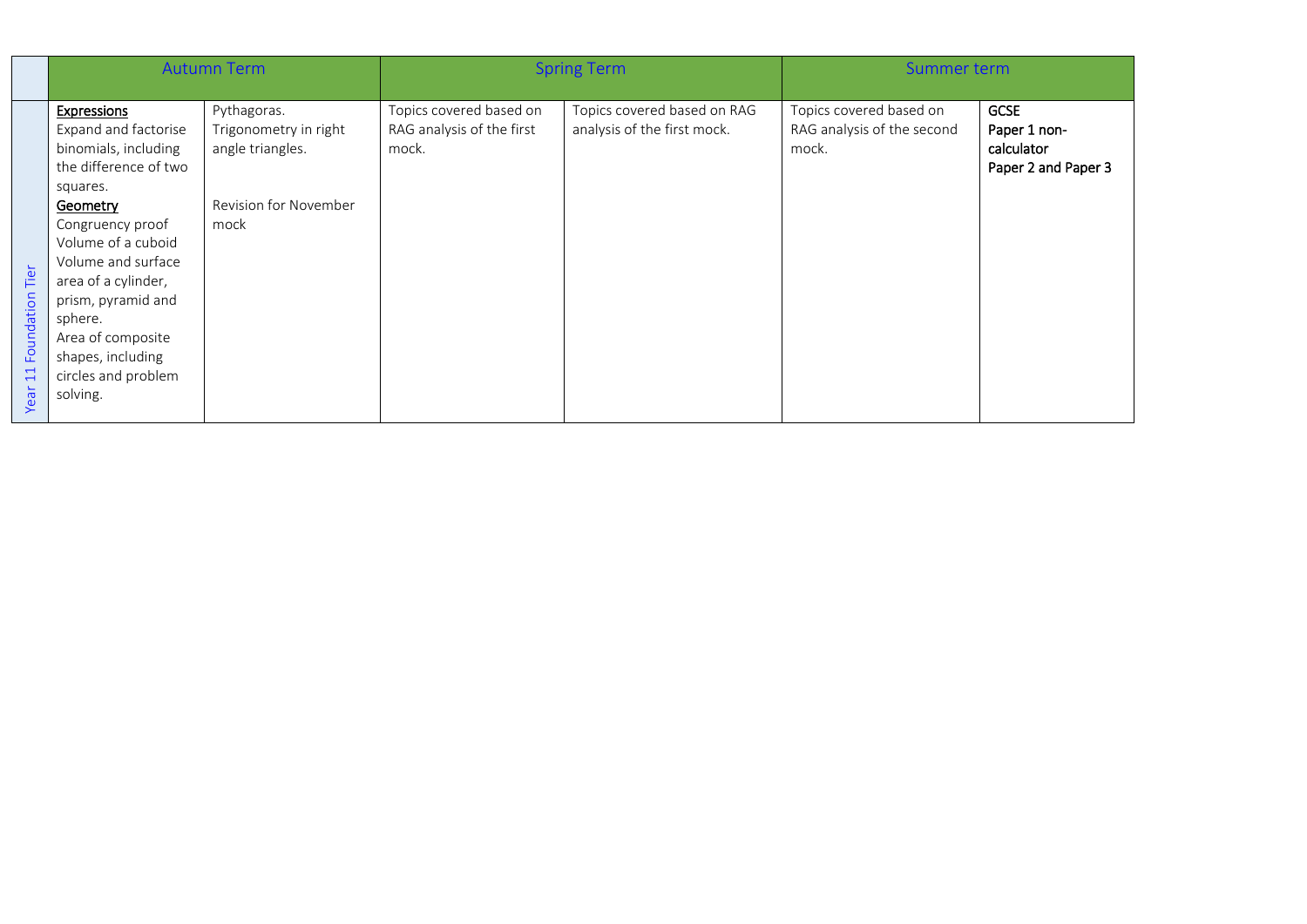|                     | <b>Autumn Term</b>                                                                                                                                                         |                                                                 | <b>Spring Term</b>                                            |                                                            | Summer term                                                    |                                                                                         |
|---------------------|----------------------------------------------------------------------------------------------------------------------------------------------------------------------------|-----------------------------------------------------------------|---------------------------------------------------------------|------------------------------------------------------------|----------------------------------------------------------------|-----------------------------------------------------------------------------------------|
|                     | Algebra and<br>proportion<br>Change the subject<br>Converting recurring<br>decimals.<br>Direct and inverse<br>proportion.                                                  | Geometry<br>Sine rule.<br>Cosine rule.<br>$\frac{1}{2}$ absinc. | Topics covered based on<br>RAG analysis of the first<br>mock. | Topics covered based on RAG<br>analysis of the first mock. | Topics covered based on<br>RAG analysis of the second<br>mock. | <b>GCSE</b><br>Paper 1 non-<br>calculator<br>Paper 2 and Paper 3<br>calculator allowed. |
|                     | Number<br>Calculate with Surds.<br>Simplify surds and<br>rationalise the<br>denominator.                                                                                   | <b>Revision for November</b><br>mock                            |                                                               |                                                            |                                                                |                                                                                         |
|                     | <b>Statistics</b><br>Quartiles and<br>interquartile range.<br>Box plots and<br>cumulative frequency.<br>Histograms.                                                        |                                                                 |                                                               |                                                            |                                                                |                                                                                         |
| Year 11 Higher Tier | Graphs<br>Recognise, sketch and<br>interpret linear,<br>quadratic, cubic,<br>reciprocal, and<br>exponential graphs.<br>Equation of a circle<br>and tangent to a<br>circle. |                                                                 |                                                               |                                                            |                                                                |                                                                                         |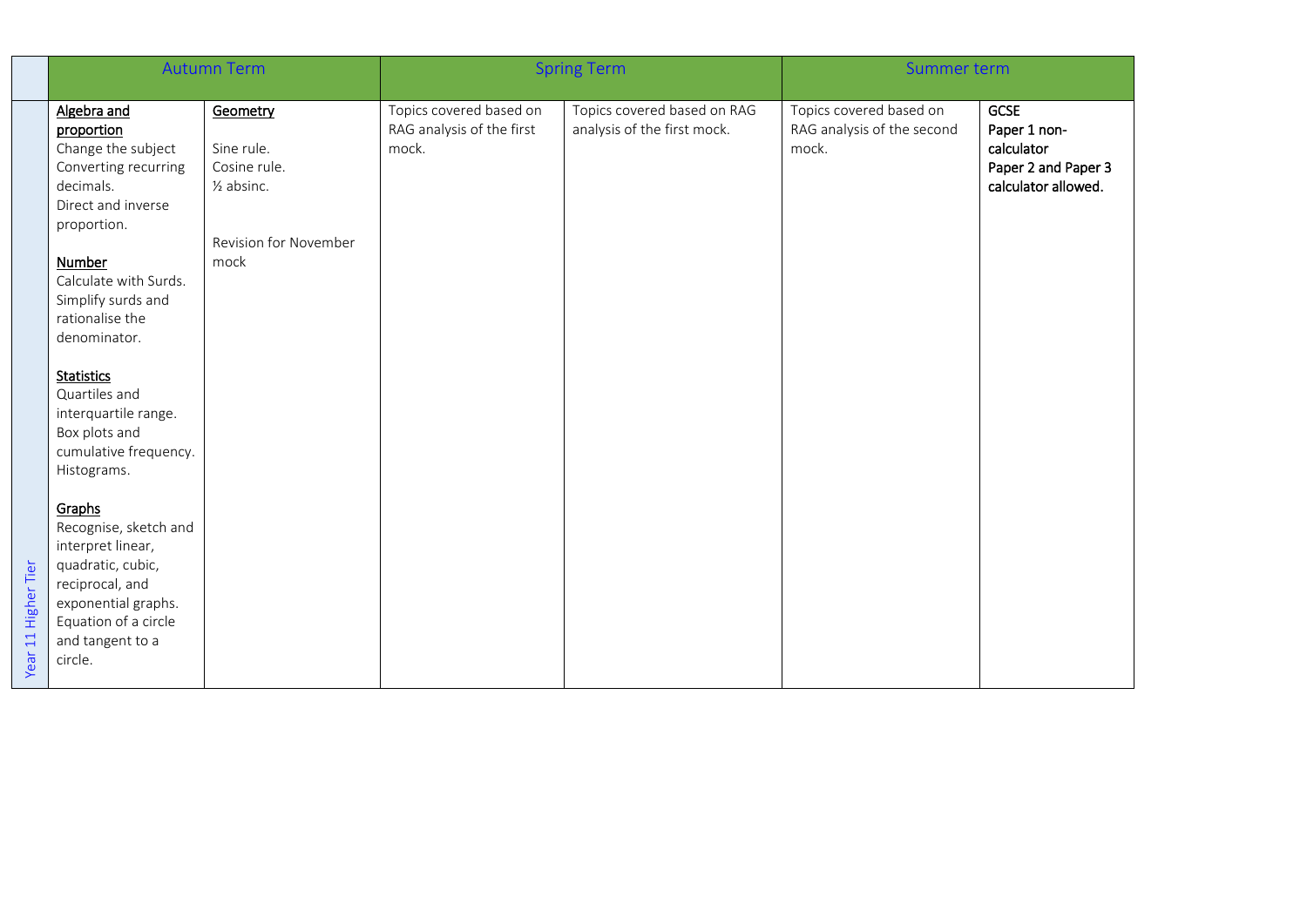## **Extra curricular:**

UKMT Maths Challenge Numeracy week (World Numeracy Day) Maths puzzle club Chess club University Problem solving days University Maths Enrichment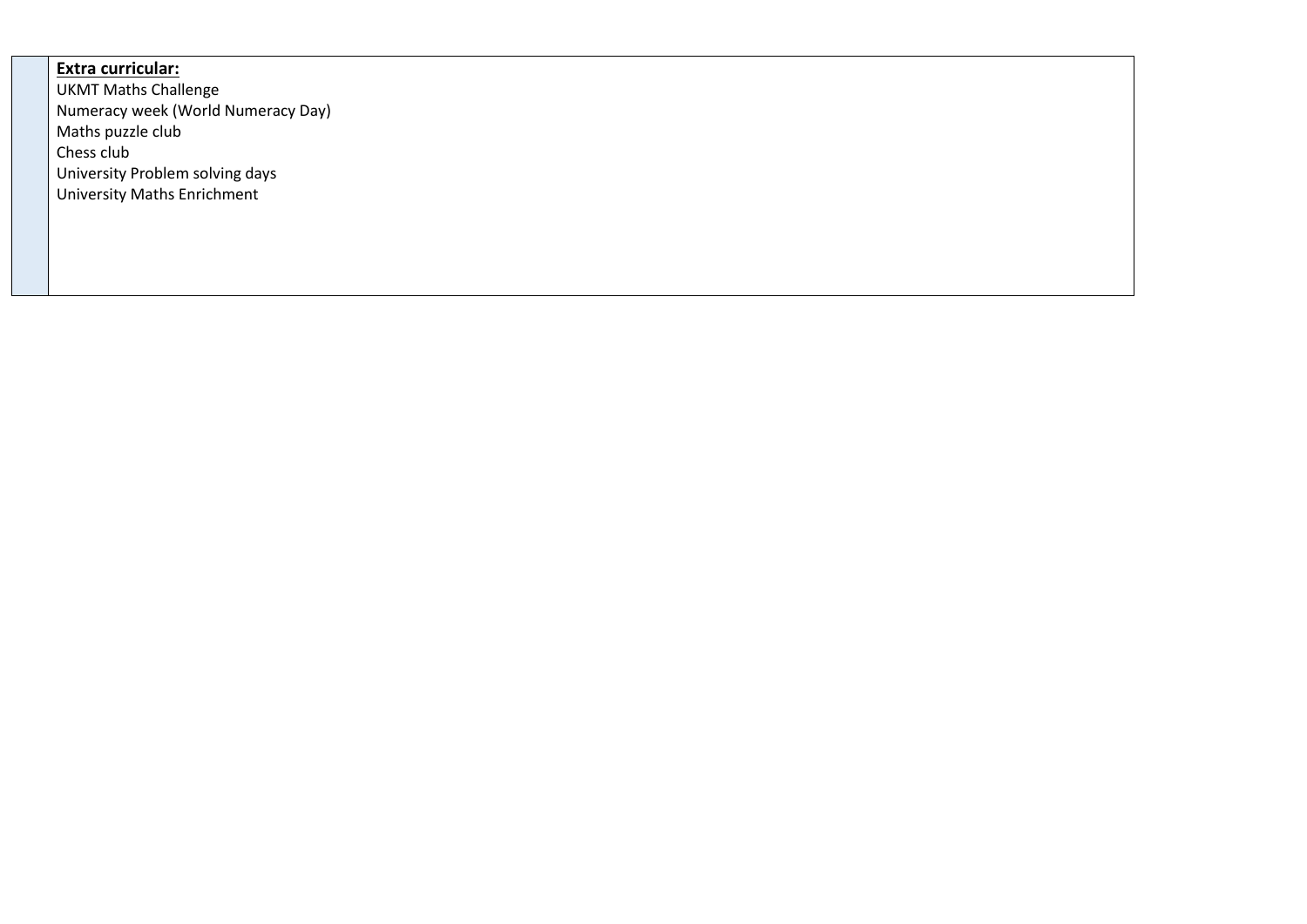| <b>Functional Skills:</b>                                                                                                                                                                                                                                        |                                                                                                                                                                                                                                                                                                                                                                        |                                                                                                                                                                                                                                                                                        |  |                                                                                                                                                                                                                                                                                           |                                                                                                                                                                                                                                                                                                                                                       |  |  |
|------------------------------------------------------------------------------------------------------------------------------------------------------------------------------------------------------------------------------------------------------------------|------------------------------------------------------------------------------------------------------------------------------------------------------------------------------------------------------------------------------------------------------------------------------------------------------------------------------------------------------------------------|----------------------------------------------------------------------------------------------------------------------------------------------------------------------------------------------------------------------------------------------------------------------------------------|--|-------------------------------------------------------------------------------------------------------------------------------------------------------------------------------------------------------------------------------------------------------------------------------------------|-------------------------------------------------------------------------------------------------------------------------------------------------------------------------------------------------------------------------------------------------------------------------------------------------------------------------------------------------------|--|--|
|                                                                                                                                                                                                                                                                  | Literacy                                                                                                                                                                                                                                                                                                                                                               |                                                                                                                                                                                                                                                                                        |  | Numeracy                                                                                                                                                                                                                                                                                  |                                                                                                                                                                                                                                                                                                                                                       |  |  |
| method.                                                                                                                                                                                                                                                          | KS3 - Keywords, understanding of key terms and explaining mathematical<br>processes are embedded into the curriculum at KS3. Real life links and<br>applications are embedded into learning and there is a focus on using<br>precise descriptive mathematical language when explaining solutions and                                                                   |                                                                                                                                                                                                                                                                                        |  |                                                                                                                                                                                                                                                                                           |                                                                                                                                                                                                                                                                                                                                                       |  |  |
| tasks.                                                                                                                                                                                                                                                           | KS4 - Building on from Ks3, keywords, understanding of key terms and<br>explaining mathematical processes are continued to be developed. Skills<br>in applying different areas of Mathematics to AO2 and AO3 questions<br>through breaking down a problem into its relative parts is tested<br>frequently both in class and through `application` sections of homework |                                                                                                                                                                                                                                                                                        |  |                                                                                                                                                                                                                                                                                           |                                                                                                                                                                                                                                                                                                                                                       |  |  |
|                                                                                                                                                                                                                                                                  | Contribution to students social, moral, spiritual, cultural, personal development & wellbeing                                                                                                                                                                                                                                                                          |                                                                                                                                                                                                                                                                                        |  |                                                                                                                                                                                                                                                                                           |                                                                                                                                                                                                                                                                                                                                                       |  |  |
| Social                                                                                                                                                                                                                                                           | Moral                                                                                                                                                                                                                                                                                                                                                                  | Spiritual                                                                                                                                                                                                                                                                              |  | Cultural                                                                                                                                                                                                                                                                                  | Personal development &<br>wellbeing                                                                                                                                                                                                                                                                                                                   |  |  |
| A safe forum for discussion is<br>encouraged within lessons.<br>Conflicting answers are<br>encouraged in order to<br>promote discussion. A variety<br>of questioning and<br>assessment techniques are<br>used to facilitate positive<br>interaction and dialogue | All the rules of the school and<br>society at large are adhered to<br>in a firm fair manner<br>promoting equality throughout<br>tasks, roles and discussions.<br>Conceptual misconceptions<br>and misnomers are referenced<br>throughout delivery, with<br>particular reference to<br>proportional reasoning and<br>statistical analysis                               | The Mastery philosophy in<br><b>RVHS encourages</b><br>Mathematical thinking and<br>curiosity. An enhanced<br>focus is given to the journey<br>through critical thinking<br>and analysis, with less<br>emphasis on the answers<br>and far more on the<br>construct and<br>development. |  | Cultural links are encouraged<br>within the curriculum delivery<br>to broaden and contextualize<br>topic areas. Reference is given<br>to the origins of methods and<br>their relevance and application<br>in the modern world.<br>Key Mathematics dates are<br>celebrated, such as pi day | Pupils' meta-cognitive<br>strategies and skills are<br>developed through constant<br>reflection and assessment<br>within the delivery of the<br>curriculum. Pupils are<br>regularly encouraged to<br>reflect on their own learning<br>through knowledge<br>organisers and address<br>areas of weakness through<br>self and teacher<br>identification. |  |  |